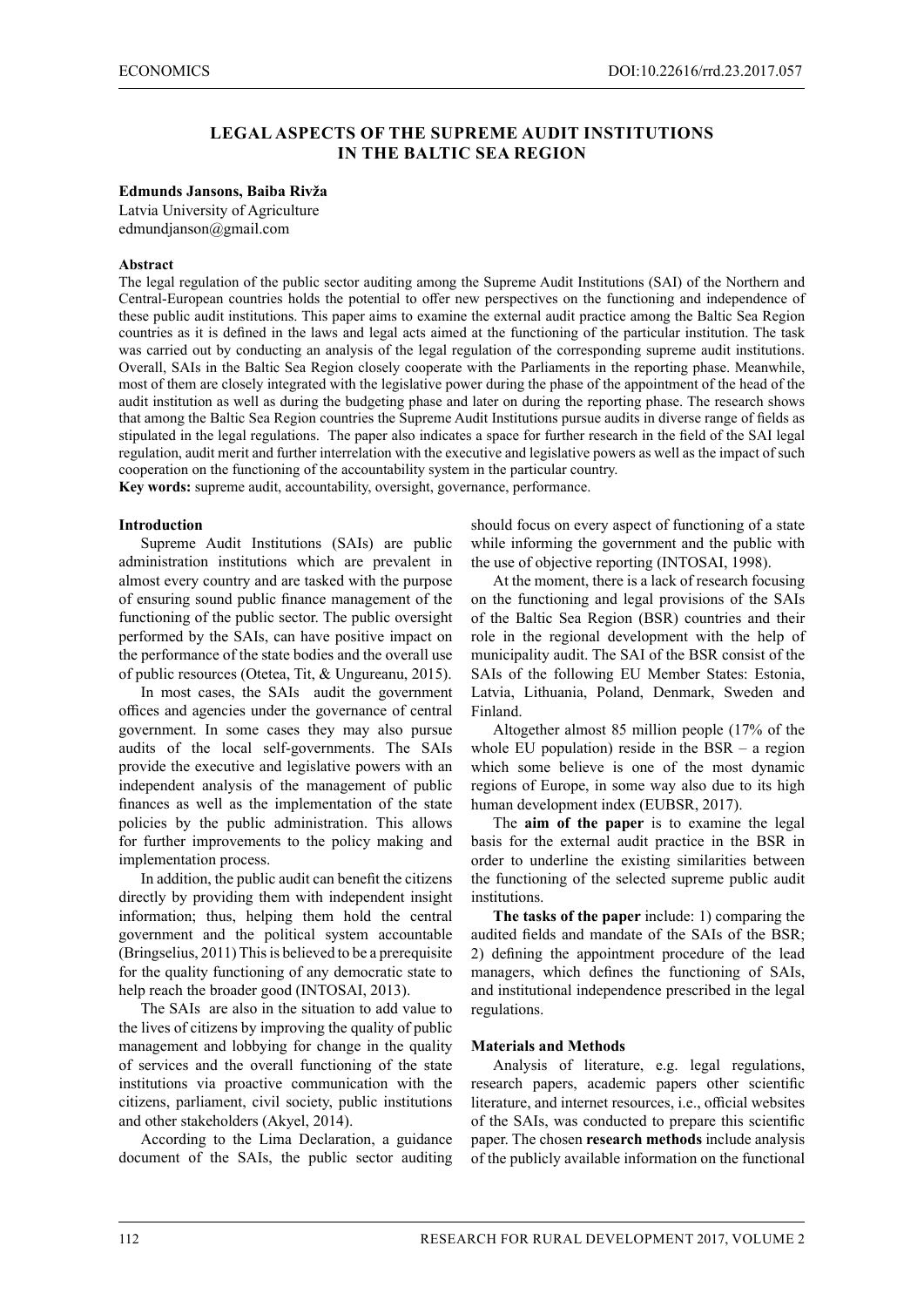and organisational principles and statistical data of the SAIs in the BSR. The research was conducted in the beginning of the year 2017 and reflects the current developments in the research area.

#### **Results and Discussion**

The supreme audit institutions can effectively provide a truly independent audit only if they are independent from any political influence (INTOSAI, 2001, 2011).

The SAIs of the BSR can be differentiated based on the model of functioning – the *Westminster* model, the Napoleonic model and the Collegiate or Board model. Each different model has stronger ties to a different institution: the Napoleonic to the judiciary, the Board to the legislator, and the Westminster to the executive (EIF, 2014).

Under the Westminster model, which is also known as the audit office and monocratic model, the j SAIs (National Audit Offices) are run by the Auditor General and are closely linked with the parliamentary r accountability system while mainly focusing on the value-for-money financial audits. In some cases this r system may offer greater authority and responsibility a to the auditor general (or President) as a person rather  $\frac{1}{10}$ than the institution with some occasions when the f authority to some level is shared with the subdivisions Matter of the Community of the Audit Office of the Audit Offices) and the Audit Offices of the Audit Offices of the Audit Offices been chosen by the SAIs of Estonia, Latvia, Lithuania, r Poland, Denmark and Finland. stminster model, which is also t  $\alpha$ uan, Om the name is not the Collegiate or  $\frac{1}{2}$ icial (UI i icsidell This type of functional model has the

and, Demility and Pintand.<br>The SAIs functioning according to the Collegiate (or Board) model have multiple member governing a board, which takes decisions jointly with the collegially  $\frac{1}{2}$ elected head President. The members of the Board r are elected for a fixed term by the Parliament. The audit work may be further split into subcommittees, results and  $\frac{1}{\sqrt{2}}$ in which the decision making follows the same collegiality principles. Similarly to the Westminster i model, under the Board model the auditors do not a have legal rights to penalize the public officials. The SAIs in most cases are a part of the parliamentary I accountability system and have close partnership with r the PAC (Transparency International, 2013). to the Collegiate according to the Collegiate and (Noussi, 2012). This type of functional model has be further spirt mo subcommutees, f  $\sum_{k=1}^{\infty}$  for a fixed term by the second term by the second term by the second term by the second term by the second term by the second term by the second term by the second term by the second term by the second term  $\cos$  are a part of the partiamentaly  $\sin$ 

Most of the SAIs in the Baltic Sea Region have chosen similar functional models and similar institutional basic principles. Analysis of the legal models and similar provisions indicates that the majority of SAIs in the BSR follow the Westminster – monocratic model. The only exceptions are the SAI of Germany (Bundesrechnungshof, 2017) and the SAI of Sweden (Bundesrechnungshof, 2017) and the SAI of Sweden (Santiso, 2009). Both of the organisations pursue the (Santiso, 2009). Both of the organisations pursue the collegial i.e. the board model. collegial i.e. the board model.  $\mathcal{P}$  says in the Banc sea Region ates that the majority of SAIs in exceptions are the SAI of Germany  $\alpha$  model.

Meanwhile under the judicial also, known as the Napoleonic model, the SAIs are known as the Courts of Audit or the Courts of Account (Noussi,  $2012$ ) – independent institutions which are neither subordinate Courts of Account (Noussi,  $2012$ ) –

nor obliged to report to neither the Government nor the Parliament. The President of the Court is usually chosen from within Members of the Court for a nonlimited period of time. The functioning of the courts is mainly focused on the legality audits while the auditors (the judges) have the right to sanction the public officials or to grant discharge (Transparency International, 2013).

The Court of Audit (or Accounts) is a selfstanding public body which deals only with financial matters while its main focus is on verifying the legality of the Governments' transactions. The above mentioned reasons define why in the corresponding public accountability system there is often no Public Accounts Committee and the follow-up on the Courts activities is rather limited (Noussi, 2012).

The authors have to acknowledge that none of the SAI of the countries of the BSR have pursued the judiciary model, which is in contrast with the situation in the West-South part of Europe where the judiciary model is more prevalent. discharge international, 2013). west-south part of Europe where the ju

The SAIs essentialy can be defined by the legal regulation on their audit merit, appointment practice and the institutional independence (INTOSAI, 1998) which has a great impact on their successful functioning status where the West-South part of Europe where the West-South part of Europe where the West-South part of Europe where the West-South part of Europe where the West-South part of Europe where the West-South pa  $\frac{1}{2}$   $\frac{1}{2}$   $\frac{1}{2}$   $\frac{1}{2}$   $\frac{1}{2}$   $\frac{1}{2}$   $\frac{1}{2}$   $\frac{1}{2}$   $\frac{1}{2}$   $\frac{1}{2}$   $\frac{1}{2}$   $\frac{1}{2}$   $\frac{1}{2}$   $\frac{1}{2}$   $\frac{1}{2}$   $\frac{1}{2}$   $\frac{1}{2}$   $\frac{1}{2}$   $\frac{1}{2}$   $\frac{1}{2}$   $\frac{1}{2}$   $\frac{1}{2}$  which has a great impact on their suc-

The first fundamental element which defines the functioning 1) **Comparing the audited fields and** mandate of the SAIs of the BSR. oning 1) **Comparing the audited her** 

In order to acknowledge the role and purpose of a public audit institution, it is important to evaluate its audit merit along with the legally imposed importance. Since the municipalities hold an important role in the regional development, their overall effectiveness and efficiency affects the further successfulness of the regional policy. Thus, the municipal audits hold a great potential for regional development. Thereby it is important to assess both the overall mandate and the audited fields by the SAIs.  $\frac{1}{1}$ C municipalities note an important for ial policy. Thus, the municipal addits  $\frac{10.11 \text{ J}}{10.11 \text{ J}} \times \frac{10.17}{10.17}$ 

The data shows (Figure 1) that the SAIs of Estonia, Latvia, Lithuania, Poland and Germany have the mandate to audit municipalities. Lituralities, Folding and Octinally the



Source: author's compilation (map:showeet.com)

 $T$  – SAIs – SAIs – SAIs of Denmark, SAIs – SAIs of Denmark, SAIs of Denmark, SAIs – SAIs – SAIs – SAIs – SAIs – SAIs – SAIs – SAIs – SAIs – SAIs – SAIs – SAIs – SAIs – SAIs – SAIs – SAIs – SAIs – SAIs – SAIs – SAIs – SAI Figure1. SAIs with municipality audit mandate.

municipalities as it is the case of Sweden and Finlands as it is the case of Sweden and Finlands and Finlands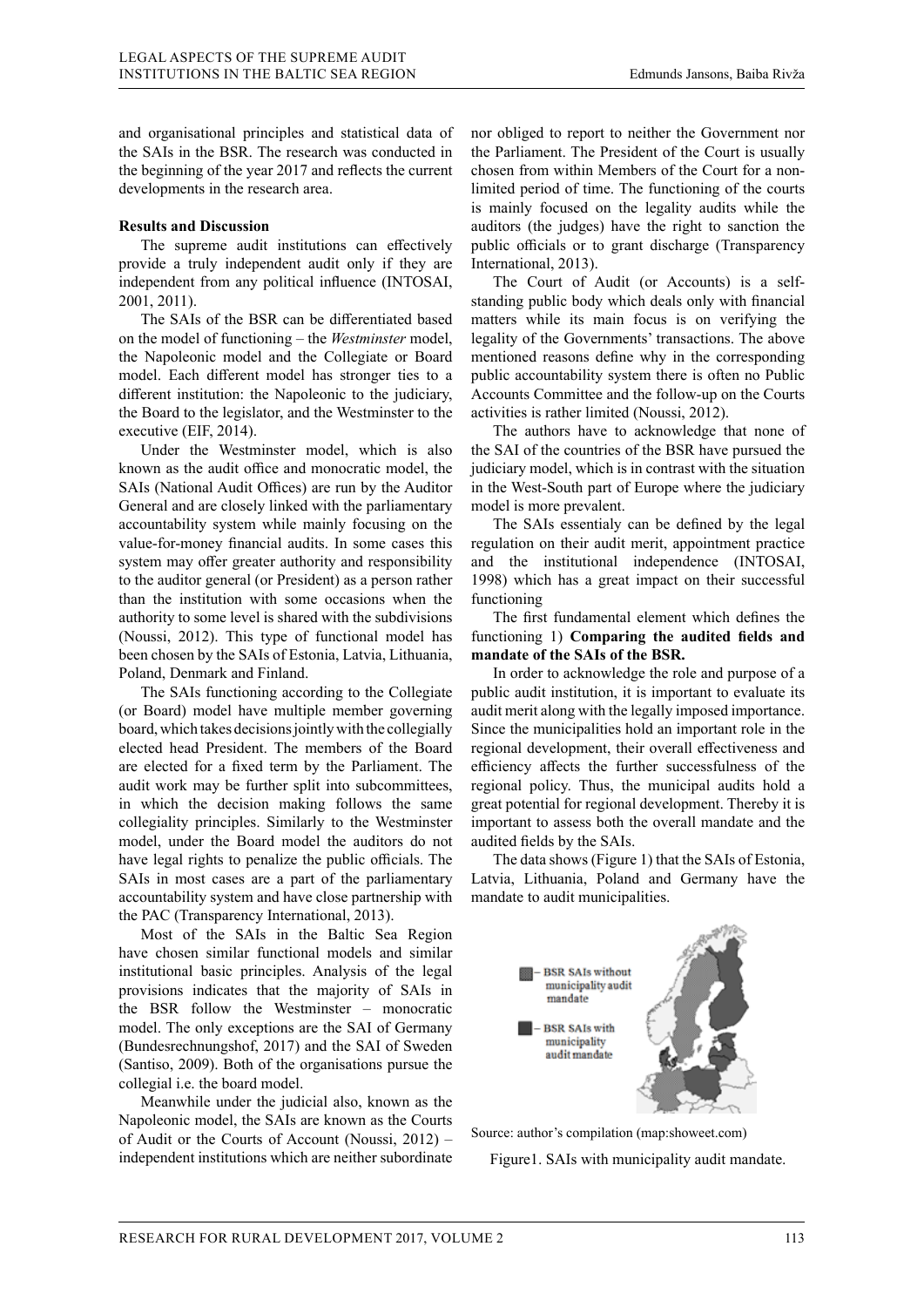Table 1

|  | The Audit Merit of the SAIs of the Baltic Sea Region |
|--|------------------------------------------------------|
|  |                                                      |

| SAIs by<br>country of<br>origin | Central Govern-<br>ment Depart-<br>ments | Local<br>govern-<br>ments | State share<br>Compan-<br>ies | Found-<br>ations         | Public<br>Agen-<br>cies  | <b>State</b><br>funded<br>bodies | State Aid<br>Benefice-<br>aries | EU<br>Fund<br>trans-<br>fers | National<br>Bank         |
|---------------------------------|------------------------------------------|---------------------------|-------------------------------|--------------------------|--------------------------|----------------------------------|---------------------------------|------------------------------|--------------------------|
| Germany                         | $\times$                                 | $\overline{\phantom{a}}$  | $\times$                      | $\overline{\phantom{a}}$ | $\overline{\phantom{a}}$ | $\overline{\phantom{a}}$         | $\times$                        | $\overline{\phantom{0}}$     | $\overline{\phantom{0}}$ |
| Poland                          | $\times$                                 | $\times$                  | $\times$                      | $\overline{\phantom{a}}$ | $\overline{\phantom{a}}$ | $\overline{\phantom{0}}$         | $\times$                        |                              | $\times$                 |
| Denmark                         | $\times$                                 | ٠                         | $\overline{\phantom{0}}$      | $\times$                 | $\times$                 | $\times$                         | $\times$                        |                              | $\overline{\phantom{0}}$ |
| Sweden                          | $\times$                                 | $\overline{\phantom{0}}$  | $\times$                      | $\times$                 | $\times$                 | $\times$                         | $\overline{\phantom{a}}$        | $\overline{\phantom{0}}$     |                          |
| Finland                         | $\times$                                 | $\overline{\phantom{0}}$  | $\times$                      | $\overline{\phantom{a}}$ | $\times$                 | $\overline{\phantom{0}}$         | $\times$                        | $\times$                     | $\overline{\phantom{0}}$ |
| Estonia                         | $\times$                                 | $\times$                  | $\times$                      | $\times$                 | $\overline{\phantom{a}}$ | $\overline{\phantom{a}}$         | $\overline{\phantom{a}}$        | $\overline{\phantom{0}}$     | $\times$                 |
| Latvia                          | $\times$                                 | $\times$                  | $\times$                      | $\overline{\phantom{a}}$ | $\times$                 | $\times$                         | $\overline{\phantom{0}}$        |                              |                          |
| Lithuania                       | $\times$                                 | $\times$                  |                               | $\overline{\phantom{a}}$ | $\overline{\phantom{a}}$ | $\overline{\phantom{a}}$         | $\times$                        | $\times$                     | $\overline{\phantom{0}}$ |

Source: author's compilation based on Sveriges Riksdag, 2016; Bundesrechnunghof, 2017; LR VK, 2017; LT VK, 2017; NIK, 2015, 2017; Rekvizitai, 2017; Riksrevisionen, 2017; VTV, 2017.

The 'Scandinavian' SAIs – SAIs of Denmark, Sweden and Finland' – do not have the mandate to audit the municipalities. In the meantime these functions are fulfilled by the local auditors of the municipalities as it is the case of Sweden and Finland (Local Government Act, 1995; SKL.SE, 2014), while in Denmark the audit is performed by the private audit firms (Brusc, 2015). The overall audit scope of the SAIs can be further observed (Table 1).

The overall audit merit of the SAIs includes multiple different audit fields. For the analysis nine of the audit fields were selected covering the following fields: Central government departments, local governments, state share companies, foundations, public agencies, state funded bodies, state aid beneficiaries, EU fund transfers and national bank (Table 1). It can be observed, that all of the SAIs audit the central government departments, while most of the SAIs audit State companies or enterprises with state owned capital (except for SAIs of Lithuania and Denmark), followed by audit of beneficiaries of state aid. In the meantime, there are some audit fields which due to their specifics are audited only by some SAIs – public agencies and state funded bodies. There are some specific cases, for instance, the audit of EU funds, which is pursued by the SAI of Lithuania and Finland. The SAI of Poland has a very specific audit merit which includes 'examining of the legality and compliance of the implementation of the state budget and submitting of its opinion on monetary policy and analysis of state budget execution similarly to the Appropriation Control Report merit of the SAI of Denmark. The comparison of the audited fields indicate that the majority of SAIs share the basic principles of audit domains which include the audit of state departments and audit of state-run or state capital companies and state aid receivers-beneficiaries. In the

meantime, there are standalone SAIs which audit the National Banks and EU funds. This indicates of the diverse nature and focus of these SAIs that they tend to cover in their audits. In the meantime, the reporting practice of the SAIs of Sweden, Lithuania, Latvia and Denmark to report to the Public Accounts Committee of the corresponding National Parliament indicate of the close relationship in the accountability system.

The second fundamental element, which has to be examined when analysing the legal regulations of the SAIs, is related to the **2) appointment procedure of the lead managers and institutional independence.**

There are significant differences between the observed institutions concerning the overall term of office of the head of the institution.

When comparing the SAIs according to the overall term of the head of the institution, it can be seen (Table 2) that the overall length of the term among the SAIs with a *Westminster* model range between four and six years with the exception of the SAI of Denmark in which the Head of SAI is appointed without a fixed tenure with the limitation of 70 years as the retirement age – a factor seen as a precondition for securing the independence of the SAI (Rigsrevisionen, 2017).

Meanwhile, the heads of both the SAI of Sweden and SAI of Germany, which are following the Board model, are appointed for a longer median term – seven and twelve years accordingly (SNAO, 2002; Bundesrechnungshof, 2017). The case of the Swedish SAI is somewhat different compared to peer organisations since it is governed by three Auditors Generals. This specifics is considered by many, including even the institutions' staff itself, a cumbersome obstacle to its effective functioning (Bringselius, 2011). The overall length of the term among the SAIs of a Westminster model range between four and six years. The exception is the SAI of Denmark

114 RESEARCH FOR RURAL DEVELOPMENT 2017, VOLUME 2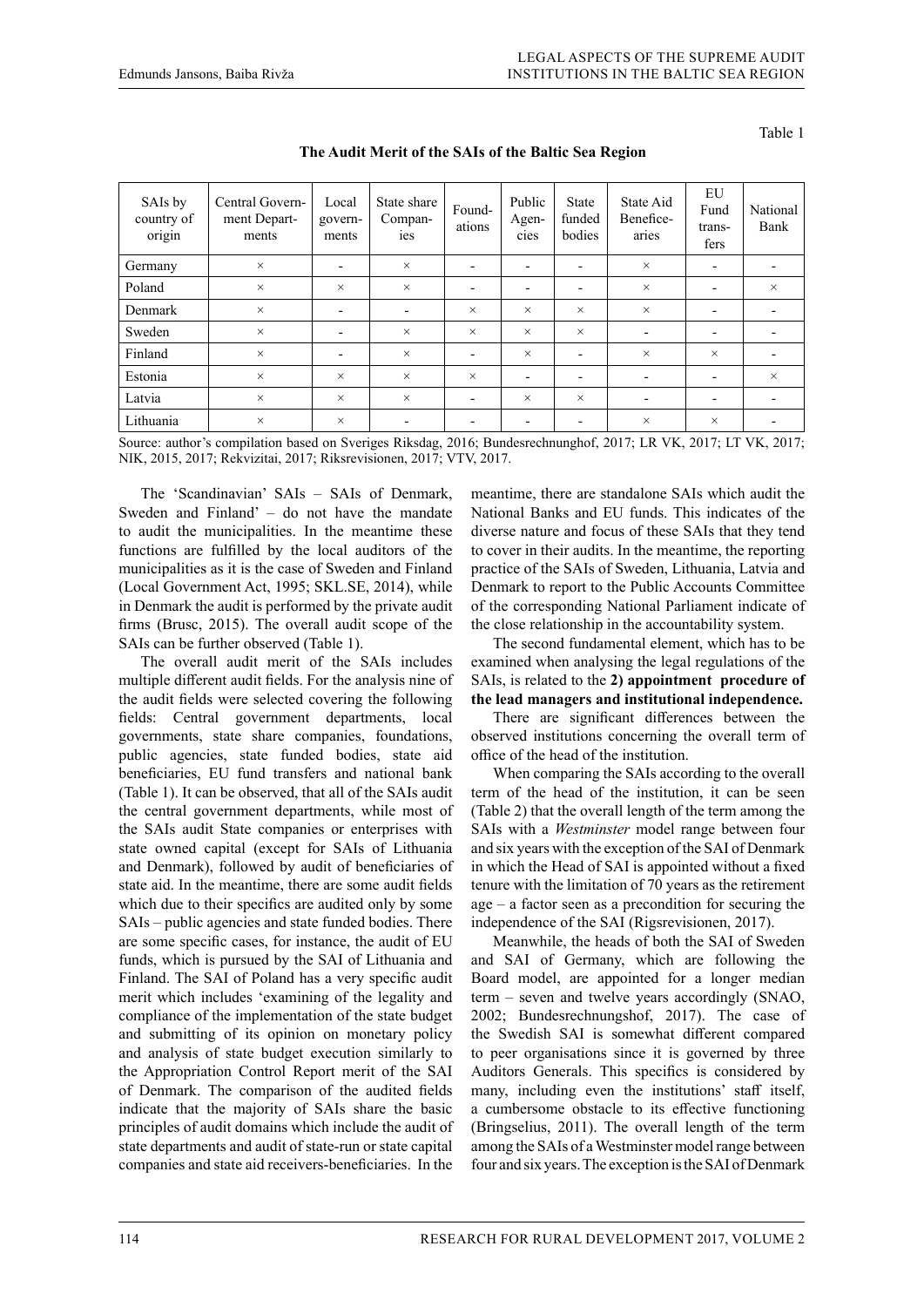| SAIs by<br>country of<br>origin | Appoint.Head of<br>the SAI (years) | Appointment of AG/President<br>$App. - appointed$<br>Nom. - nominated       | Appointment of Board/Council Members                                                |
|---------------------------------|------------------------------------|-----------------------------------------------------------------------------|-------------------------------------------------------------------------------------|
| Germany                         | 12                                 | Nom. by executive<br>App. by the Legislator                                 | Members are appointed by the President of the<br>Federal Republic                   |
| Poland                          | 6                                  | Nom. by Parliamentary Speaker/<br>group of 35 MPs App. by the<br>Legislator | Appointed by the Speaker of the Parliament<br>Nominated by the President of the SAI |
| Denmark                         | indef. until the<br>age of 70      | Nom.by the Public Accounts<br>Committee<br>App. by the Legislator           |                                                                                     |
| Sweden                          | 7                                  | App. by the Parliament                                                      | Appointed by the Parliament                                                         |
| Finland                         | 6                                  | App. by the Parliament                                                      | (Director Generals, other officials) Appointed<br>by the Auditor General            |
| Estonia                         | 5                                  | Nom. by the President<br>App. by the Parliament                             |                                                                                     |
| Latvia                          | 4                                  | Nom. and App. appointed by the<br>Parliament                                | Nominated by the Auditor General Appointed<br>by the Parliament.                    |
| Lithuania                       | 5                                  | Nom. by the the President.<br>App. by the Parliament                        | Appointed by the Auditor General                                                    |

### **Appointments of the lead managers of the SAIs of BSR**

Source: author's compilation based on Sveriges Riksdag, 2016; Bundesrechnunghof, 2017; LR VK, 2017; LT VK, 2017; NIK, 2015, 2017; Rekvizitai, 2017; Riksrevisionen, 2017; VTV, 2017.

in which the Head of SAI is appointed without a fixed tenure time. Nonetheless, a more comprehensive research should be carried out to acquire information on the reasoning behind the different range of terms for the office. The authors underline that the overall procedures for appointing the head of the institution remain similar – in all of the observed countries it is appointed by the parliament. Nonetheless, there is a difference whether the procedure is carried out by a single or two chamber parliament. However, the SAIs can also be distinguished by the nomination process of the officials. In all of the observed cases the procedure for appointment of the head of the institution is based on a decision by a single chamber parliament or two chamber parliament (legislator). The nomination procedures, the SAIs differ substantially. In some cases (SAI of Latvia, Sweden, Finland, Latvia) the heads of the SAIs are nominated by the Parliament, while in others by the Speaker of the Parliamentgroup of MPs (SAI of Poland), president of the state (SAIs of Estonia, Lithuania), or the executive (SAI of Germany). The procedure for appointment of a Board or Council (directors generals, vice presidents and other high standing officials) members of the SAI can be separated by their appointment by the auditor general (SAI of Lithuania and Finland), appointed by the president of the state (SAI of Sweden), or by a nomination from the head of the SAI and an

appointment by the Parliament (SAI of Latvia, Poland). In all of the observed cases the procedure for appointment of the head of the institution is based on a decision by the single chamber parliament or two chamber parliaments. In most cases (SAI of Latvia, Sweden, Finland, Latvia) the heads of the SAIs are nominated by the Parliament and only in few cases less likely by the speaker of the parliament and in case of Germany by the executive power. In the meantime, the procedure for appointment of the Board or Council members of the SAI can be separated by whether they are appointed by the auditor general, the president of the state or with a nomination from the head of the SAI and an appointment by the Parliament.

The second fundamental element of SAIs independence is related to the funding of the institution. The majority of sampled SAIs submit their budgetary appropriations indirectly to the Parliament via the Parliaments Committees as in the case of SAI of Finland and Denmark. Meanwhile in the case of SAI of Latvia, Estonia and Germany, it is submitted to the Ministry of Finance, thereby they could possibly find themselves in a conflicting situation where the budgetary allocations are dependant on a decision of the auditee. Thus, it can be concluded that there is a visible potential for a breach of institutional independence. The second group of SAI submit their budget proposals directly to the Parliament (SAI of

Table 2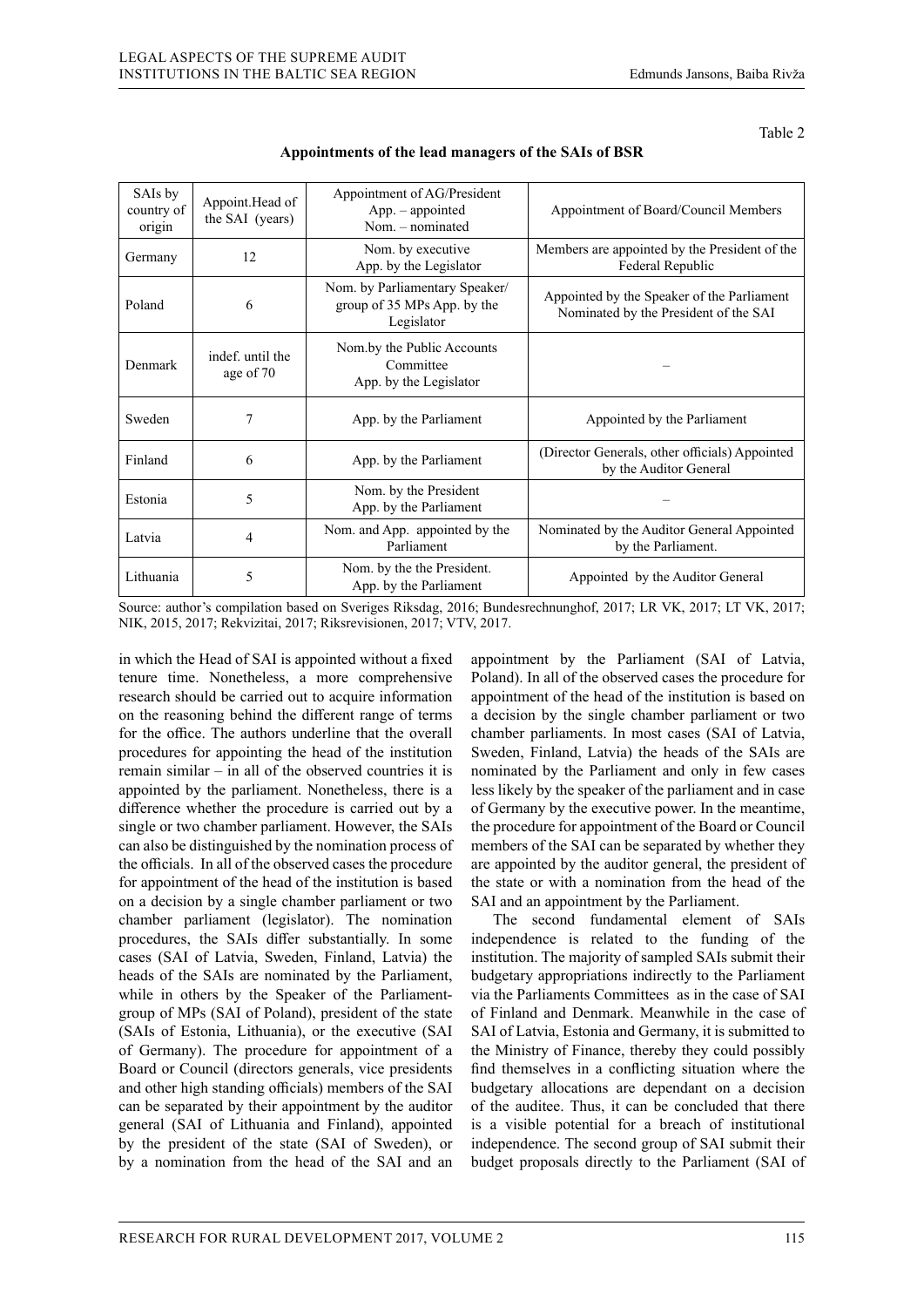Sweden and Poland). This group The budgetary appropriations of the last group of SAIs is determined solely by the parliament (SAI of Lithuania and Germany) which is granting these institutions a higher grade of insitututional independence.

The last point concerns the subordination of the observed SAIs within the BSR. The SAIs of Sweden, Lithuania, Latvia and Denmark report to the Public Accounts Committee of the corresponding National Parliament (SNAO, 2002; Rigsrevisionen, 2017; LT VK, 2017; LR VK, 2017;) while the Polish SAI reports to the lower chamber of the Parliament (NIK, 2017). The Finnish SAI, however, is subordinate to the Parliament (VTV, 2017). The Estonian SAI, on the other hand, is the only institution with a constitutional status granting constitutional independence from either the Executive or the Legislative branches (Riigikontroll, 2014).

# **Conclusions**

The **comparison of the audited field and mandate** of the SAIs indicate of the many similarities both in the functional as well as the legal functioning of the Supreme Audit Institutions of the Baltic Sea Region. Overall the majority of SAIs in the Baltic Sea Region function according to the monocratic model, followed by the Collegial or the Board model (in two cases present). In the meantime none of the observed SAIs function according to the Judicial model. Every SAI audit the central government departments, while the majority of SAIs audit State companies or enterprises with state owned capital. The third most common audit merit is the audit of

beneficiaries of state aid. Less frequent is the audit of EU funds, which is pursued by the SAI of Lithuania and Finland.

The **examination of the appointment procedure** indicated that the observed SAIs can be distinguished by the nomination process of the officials and the legal regulation concerning the independence of the institution. The findings show that from the observed cases only the SAI of Latvia and Estonia submit their budgetary appropriations to its auditee – the Ministry of Finance thus undermining their independence. To some extent the independence of the SAI of Germany is undermined by the nomination process of its president by the Executive power. Meanwhile the SAI of Estonia is the only SAI granted with the constitutional independence.

The further research should focus on defining the the practical implications of application of a certain institutional model as well as the appointment procedure of the auditor general and other officials which affect the independence of the institution and its relation with the functional audit mandate. Another field of study may focus on the audit mandate of particular SAIs and their implication on the overall performance of the accountability system in the concerned country. Thus, since the observed SAIs are not fundamentally different, they can be included in a further comparative research.

# **Acknowledgements**

This research was carried out with the support of the National Research Programme 5.2. EKOSOC-LV.

# **References**

- 1. Akyel, R. (2014). The Role of Proactive and Strategic Corporate Communication to Improve the Effectiveness of SAIs. *EUROSAI* Magazine, 20, 78 – 80.
- 2. Bringselius, L. (2011). Performance audit at the Swedish Supreme Audit Institution (SAI). (The Lund Institute of Economic Research Report Series; Vol. 2011-01). Sweden: Lund Institute of Economic Research.
- 3. Bundesrechnungshof (2017). The Bundesrechnungshof and its Field Office. Retrieved January 8, 2017, from: https://www.bundesrechnungshof.de/en/veroeffentlichungen/the-bundesrechnungshof-and-theregional-audit-offices.
- 4. EIF (Effective Institutions platform) (2014). *Supreme Audit Institutions and Stakeholder Engagement Practices.* A Stocktaking Report. Retrieved January 10, 2017, from: https://www.effectiveinstitutions.org/ media/Stocktake\_Report\_on\_Supreme\_Audit\_Institutions\_and\_Citizen\_Engagement\_.pdf.
- 5. EUBSR (The European Union Strategy for the Baltic Sea Region) (2017). What is the EUSBSR. Official Website. Retrieved January 8, 2017, from: http://www.balticsea-region-strategy.eu/about.
- 6. INTOSAI (The International Organisation of Supreme Audit Institutions) (1998). *The Lima Declaration*. Vienna: INTOSAI General Secretariat. Retrieved January 8, 2017, from: http://www.issai.org/media (622, 1033)/ISSAI\_1\_E.pdf.
- 7. INTOSAI (The International Organisation of Supreme Audit Institutions) (2001) *ISSAI 30: Code of Ethics and Auditing Standards*. Retrieved January 8, 2017, from: http://www.intosai.org/en/issai-executivesummaries/view/article/issai-30-code-of-ethics.html.
- 8. INTOSAI (The International Organisation of Supreme Audit Institutions) (2011). *News 2011. UN General Assembly Adopted Resolution A/66/209 on SAI independence*. Retrieved January 12, 2017, from: http://